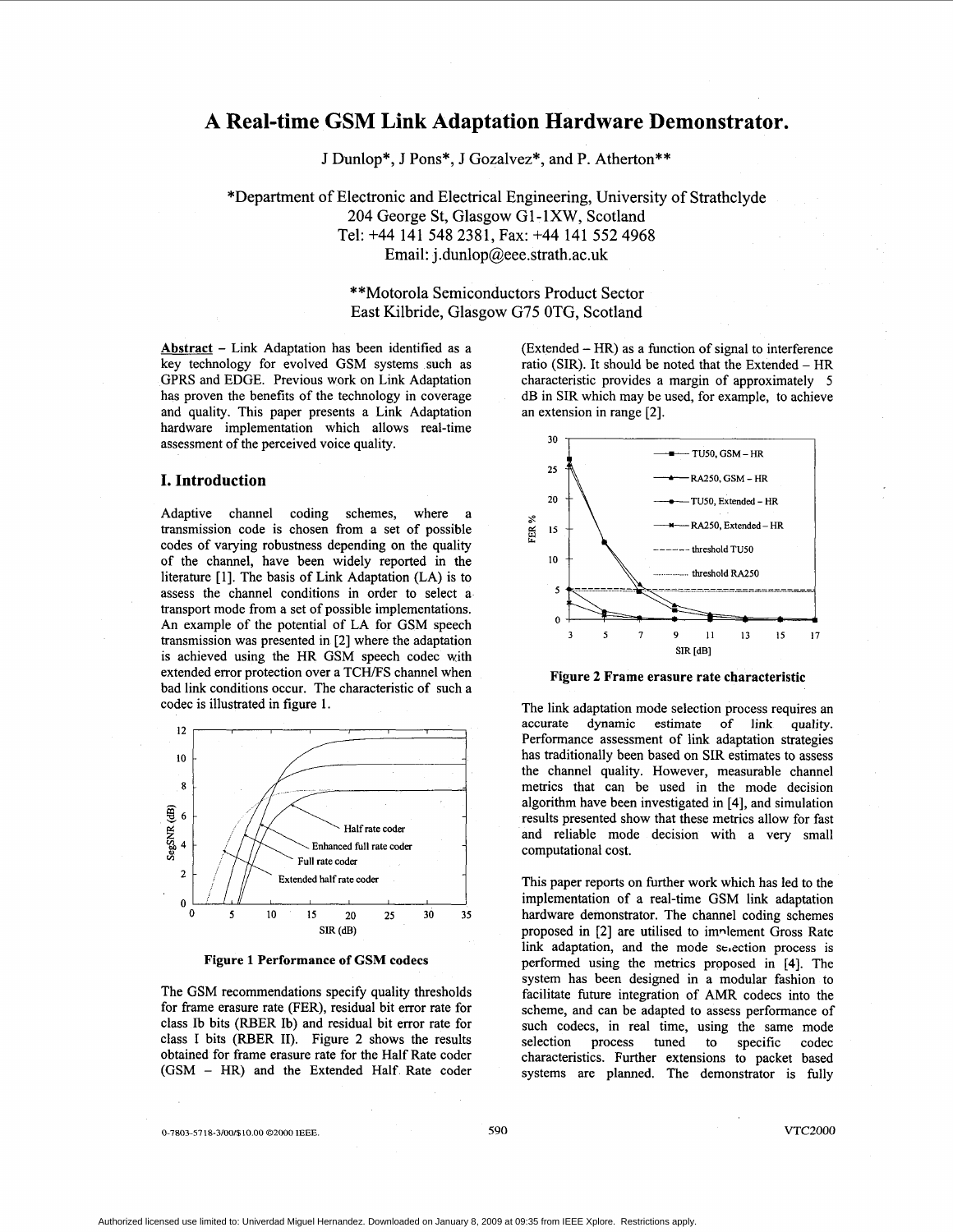functional and it allows the user to assess the subjective speech quality enhancement achieved using LA, compared with the standard GSM speech channels under controlled dynamic variations in channel quality.

## **11. Hardware demonstrator structure**

The emulator is composed of three main elements: a high speed PC and two Motorola DSP56307 Evaluation Module (EVM) boards. The requirements imposed by the real-time operation of the demonstrator has led to the use of a high spec PC (Pentium **I1** 450 MHz, 512 Mbytes of RAM and an 18Gb hard disk). The DSP56307 was chosen because of its high performance (100 MIPS) and its suitability for wireless applications.



#### **Figure 3 Structure of the real-time GSM hardware demonstrator**

The structure of the emulator is depicted in figure 3. The emulation process is driven by variations in the CIR, which produce corresponding variations in the quality of the received bit stream. Error patterns are produced and transmitted to the first EVM which includes the channel coding and decoding, and carries out the Link Adaptation process. The second EVM implements the GSM speech codecs and the audio interface. Both DSPs work stand-alone.

The functionality, outlined in figure 4, and implementation trade-offs of the different elements of the emulator are detailed in the following paragraphs. The interfaces, used by the different elements of the emulator, to communicate are detailed in section IV.

# **Master EVM (EVM2)**

The audio coding, speech coding and decoding functions are implemented in assembler in the Master EVM. Audio coding is performed by using a stereo audio codec with Delta-Sigma converters. The sampling frequency is **8 kHz** and therefore 20 ms speech frames are produced. The timing introduced by the audio coding process is used to synchronise all the elements of the emulator hence the term *Master* EVM.

The three GSM standard speech codecs (Full Rate, Half Rate and Enhanced Full Rate) were provided by Motorola and were implemented in parallel in a single DSP. This parallel implementation of the speech codecs allows a seamless switch between the codecs without any loss in speech quality and demonstrates that the implementation of LA using actual technology is highly realistic.



**Figure 4 Functionality of the emulator components** 

The DSP56307 EVM includes external fast static RAM and flash memory **for** memory expansion. However, the assembler implementation of the Master EVM was highly optimised and the 64k words of internal memory was sufficient. The implementation used 14k Program RAM, 22k **X** data RAM, 20k **Y** Data RAM and 4k PROM, which led to the consumption of around 90% of the 100 MIPS available.

#### **Slave EVM (EVM1)**

The slave EVM includes the channel coding/decoding functions and the Link Adaptation mode selection algorithm. Four channel coding schemes are implemented in parallel: the three GSM standard modes (FR, HR and EFR) and the Extended Half Rate mode introduced for the purpose of Link Adaptation [2]. The Full Rate and Enhanced Full Rate traffic channels are implemented for subjective comparison. The Viterbi decoding algorithm is used for channel decoding.

The Link Adaptation mode selection algorithm implemented is based on the metrics described in [2]. ' It triggers changes in the selected LA mode on a frame by frame basis, according to link quality.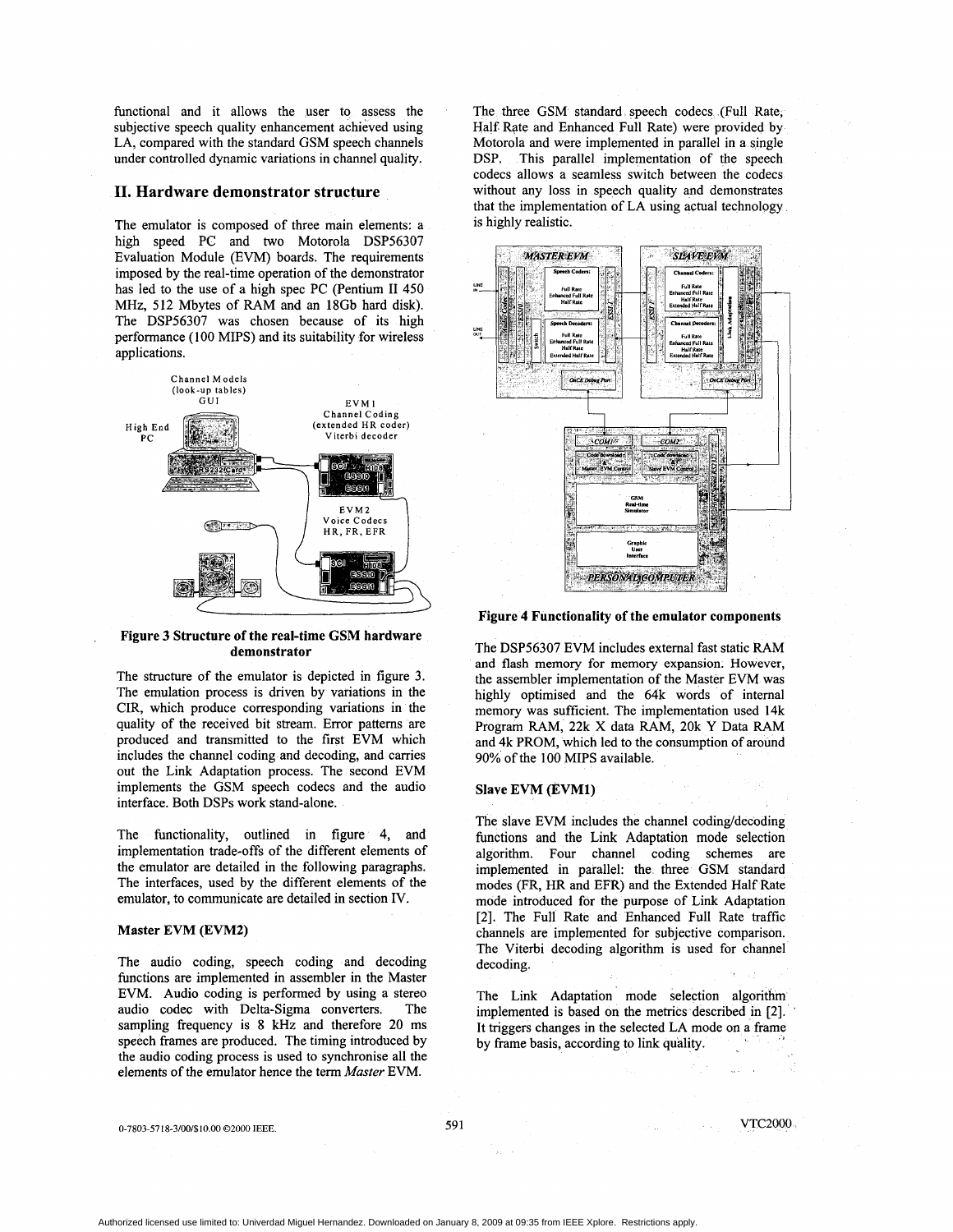The implementation of the Slave EVM has been undertaken in C using the Tasking Embedded Development software and used around 40% of the internal DSP capabilities. The source code was written in ANSI C and thus was not specifically optimised for DSP implementation. Further code optimisation would significantly reduce the required DSP capabilities thus allowing the functions of the Master and Slave EVMs to be combined in a single DSP56307.

#### **Personal Computer**

The PC is responsible for downloading the code into the EVMs, the user interaction through a Graphic User Interface (GUI), and it includes the real-time GSM transmission chain simulator. The PC downloads the code into the EVMs through standard RS232 ports. The EVMs use an On-Chip Emulation (OnCE) module available in the EVMs for debugging and downloading purposes. The functionalities and different configuration capabilities provided by the GUI and emulator are presented in detail in section V.

The real-time capability of the emulator is made possible by producing a data base of error patterns produced by a GSM transmission chain. The error patterns are obtained from the output of the equaliser. The PC software selects the appropriate error patterns that will be sent through a high-speed RS232 port to the Slave EVM, according to the SIR experienced and the speed of the mobile. The SIR is monitored on a burst by burst basis so that the simulation process occurs in real-time. The link quality can therefore be modified at any point so that the PC acts as a fully functional simulator.

# **111. Information flow**

The information flow within the emulator is illustrated in [figure 5.](#page-3-0) The audio input is digitalised by the 16-bit stereo audio codec available in the EVMs. It produces 20 ms speech frames of 160 samples each.

The digital audio frame is then transformed into speech frames by the three GSM standard speech codecs. The outcome of the speech coding process is a 260-bit frame for the FR speech codec, a 244-bit frame for the EFR speech codec and a 112-bit frame for the HR speech codec. In order to add error protection capabilities to the speech frames, channel coding is then performed following the ETSI standard. The speech frames are then transformed into data blocks of 456 bits for the FR and EFR modes and 228 bits for the HR mode.

The Extended Half-Rate (EHR) mode is then introduced for implementing the LA algorithm. The channel coding scheme used transforms the 112-bit HR speech frame onto a block of 456 bits. The important error protection introduced by this code makes it a suitable candidate for environments with high interference conditions. The effect of the GSM

environment is then introduced by the PC by means of error patterns. These error patterns are selected according to the speed of the mobile and the SIR experienced.

When simulating the GSM transmission chain the output of the channel coding is first interleaved and the received bit stream is de-interleaved before channel decoding. However, de-interleaving the error patterns and adding them to the output of the channel coder is equivalent. This means of implementation was adopted in the emulator to simplify timing issues.

Channel decoding is implemented using a Viterbi decoder. The error likelihood depends on the channel coding strategy. The recovered speech frames, that include the effect of the transmission channel, are then translated into digital audio data. *An* audio frame is produced for each mode and a switch drives the selected mode to the output of the audio codec.

## **IV. Communications Protocol**

Due to the real-time nature of the emulator, a careful synchronisation and communication protocol between the different elements is required. Before describing the protocol, the different interfaces used between the EVMs and the PC are presented (see figure 4).

The PC is equipped with a high speed RS232 card in order to transmit the outcome of the GSM simulator to the Slave EVM. The modes selected by the user through the GUI and by the LA algorithm are also exchanged between the Slave EVM and PC using the serial link. The mode selected by the LA algorithm is sent to the PC so that it can be plotted in the GUI for illustrative purposes. The Slave EVM uses the Serial Communications Interface available in the EVM for this link. The transmission rate of the link is **307 kbps.**  The Master and Slave EVMs communicate using one of the Enhanced Synchronous Serial Interfaces (ESSI) included in the EVMs. The ESSI works at a speed of 4.096 Mbit/second. This link is bi-directional and is used to exchange speech frames between the two EVMs. It is also used to signal to the Master EVM which mode has to be selected for the audio output. The ESSI implementation required considerable effort because of the complexity introduced by the tight timing and synchronisation requirements. The Master EVM uses the other available ESSI **port** for communication with the audio codec.

The Communications protocol defined in order to ensure that the speech frames are processed with the proper timing is detailed below and illustrated in figure 6. On power-up, the different interfaces in the two EVMs are initialised. Then, the PC starts the demonstration when indicated by the user to the GUI. A START message is sent to the Slave EVM through the serial link. The Slave EVM performs its set-up and signals the PC that it is ready using an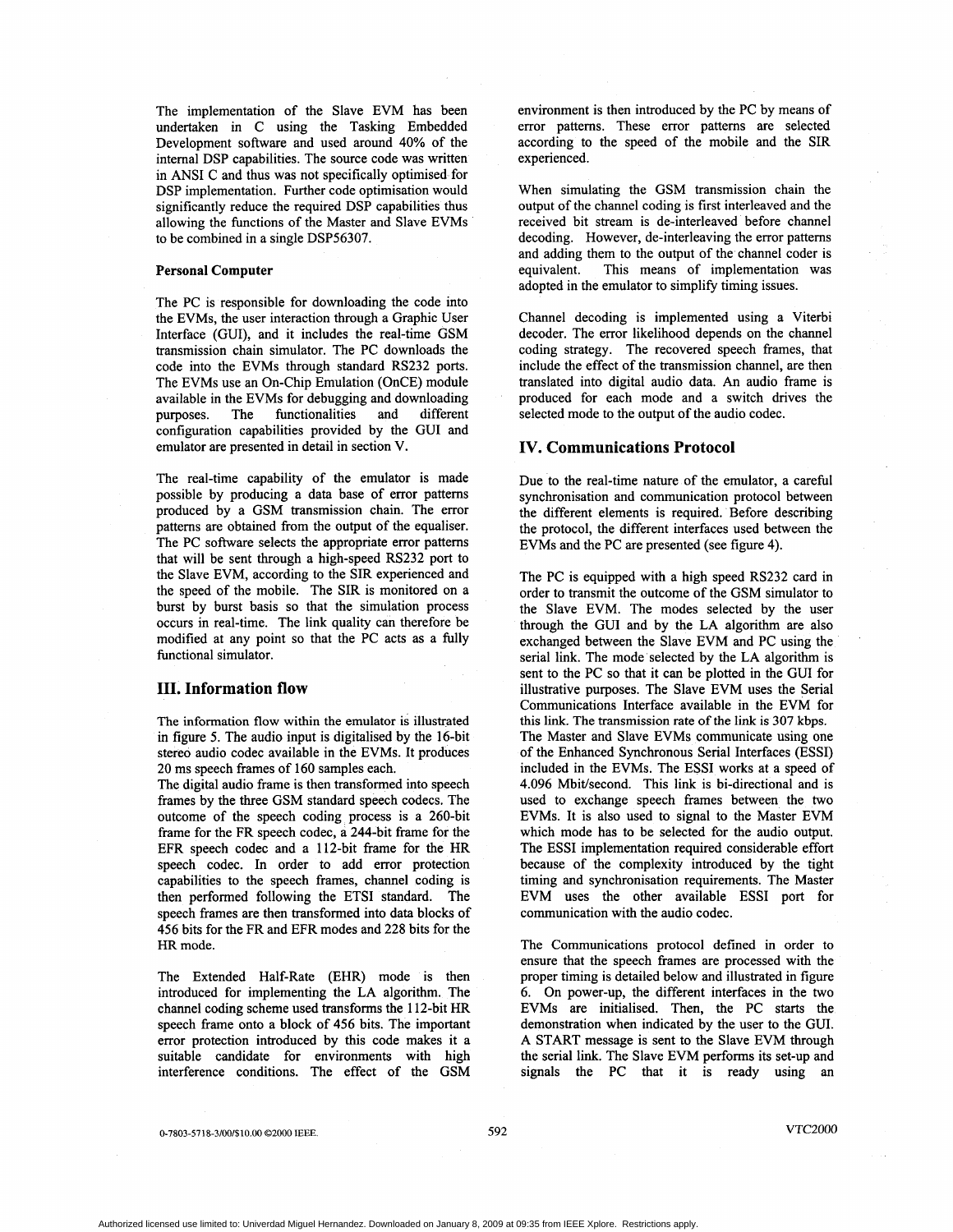<span id="page-3-0"></span>acknowledgement message. The Slave EVM starts then processing the received speech frame from the Master EVM (in the initialisation case, this frame is a dummy one).



**Figure 5 Information flow diagram** 

In parallel to this processing, the Slave EVM receives the error patterns from the PC. The PC starts this transmission when it received the acknowledgement from the Slave EVM. When the PC has finished transfemng this data, it will wait to receive from the Slave EVM, the selected mode.

In the meantime, the Master EVM has also become operative. The first step of the Master EVM is to initialise the audio codec to start receiving speech frames. After initialising the audio codec, it processes the speech frame previously stored (in the initialisation phase, this frame is a dummy one). The Master EVM processing is done in parallel to the Slave EVM processing. When both EVMs have finished their processing, they will check the ESSI link to see if the other EVM has finished and is ready to exchange the processed frames. When both are ready, this exchange **is** accomplished.



**Figure 6 Communications protocol** 

After the frames have been exchanged through the ESSI, the Slave EVM resumes operation unpacking the data received from the PC and the Master EVM and signals to the PC the selected mode for the current speech frame. It then performs the channel coding,

error insertion, channel decoding and the next speech frame mode selection. At the same time, the Master EVM unpacks the information received from the Slave EVM and waits for the audio codec to produce the next speech frame. When the next frame is available (each 20 ms), the Master EVM and audio codec exchange frames through the ESSI. The Master EVM then encodes the new audio frame and decodes the previous received frame from the Slave EVM. In the meantime, once the PC has received the selected mode from the Slave EVM, it starts sending the error patterns for the next frame. All the communications are synchronised by the timing introduced by the audio codec. It is therefore necessary for all processing and communication to be completed in less than 20 ms.

A very important feature of the DSP56307 that has been a key issue in the development of the emulator is the Direct Memory Access (DMA) controller. The DMA is an on-chip device that permits data transfer between memory and/or I/O in any combination without intervention of the program. The DMAs have been used by the EVMs so that they could exchange information through the different interfaces while processing the data, which allows the different elements of the emulator working in parallel. Without this feature the timing constraints introduced by the audio codec could not have been respected. All six DMAs available in the Master EVM were used for the communication with the Slave EVM and with the audio codec. The Slave EVM uses two DMAs for the communication with the Master EVM and one DMA to receive the error pattems from the PC while processing a frame at the same time.

# **V. Performance of the emulator**

The demonstrator represents a real-time speech-tospeech dynamic GSM transmission chain emulator. The demonstration is driven by variations in the Signal to Interference Ratio as the user moves within a closed circuit within an urban environment.

Figure 7 represents the GUI of the demonstrator. It is composed of three plots and a status bar. The first plot displays the variation of SIR in dB as a function of time. The second plot displays the Bit Error Rate at the input of the channel decoder. The third one displays the mode selected by the Link Adaptation algorithm. The status bar includes the system configuration (speed, Base Station location, codec) and the current SIR value.

The demonstrator includes a set of examples of one minute each. Three Base Station locations have been considered within the urban circuit. Also, speeds for pedestrians (1 km/h and 5 km/h) and car terminals (10 km/h and 50 km/h) are included. The SIR can also be changed manually during simulation time. The user can also select the speech traffic channel to be used. The three GSM standard channels are available for comparison. When LA is activated the adaptation

0-7803-5718-3/00/\$10.00 *02000* **IEEE. 593** VTC2000